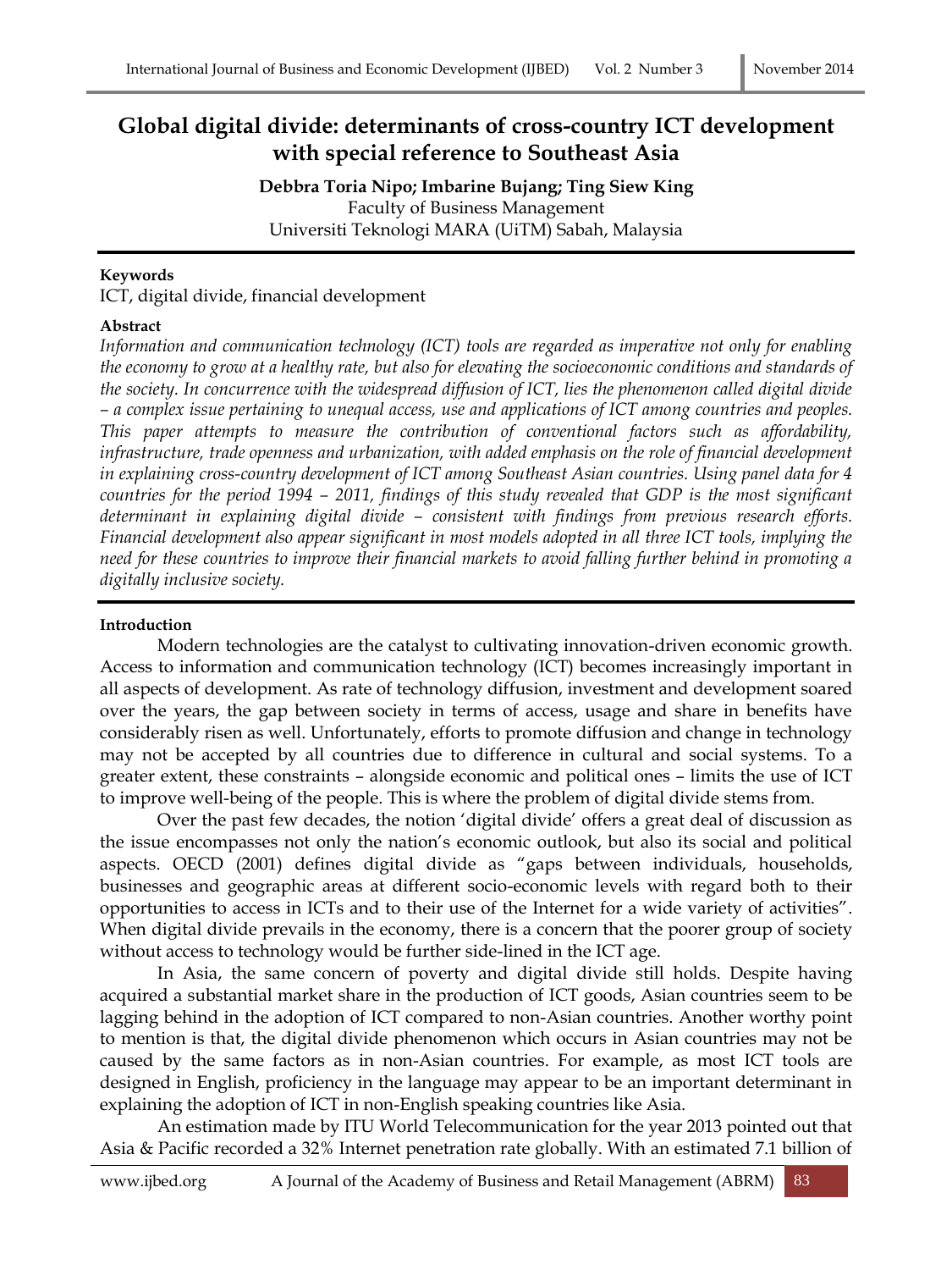population in 2013, there are almost as many mobile-cellular subscriptions as people in the world, with more than half in the Asia Pacific region (estimated 3.5 billion out of 6.8 billion total subscriptions). Mobile cellular penetration rates stand at 96% globally, 128% in developed countries and 89% in developing countries – where most Southeast Asian countries are.

| Country           | <b>Digital</b><br><b>Access</b><br>Index (DAI) | Country     | Dig<br>Ind |
|-------------------|------------------------------------------------|-------------|------------|
| Brunei Darussalam | 0.55                                           | Mongolia    | 0.35       |
| Cambodia          | 0.17                                           | Myanmar     | 0.17       |
| China             | 0.43                                           | Philippines | 0.43       |
| Hong Kong         | 0.79                                           | Singapore   | 0.75       |
| Indonesia         | 0.34                                           | South Korea | 0.82       |
| Japan             | 0.75                                           | Taiwan      | 0.79       |
| Macao             | 0.64                                           | Thailand    | 0.48       |
| Malaysia          | 0.57                                           | Vietnam     | 0.31       |

|  |  | Table 1: Digital Access Index (DAI) in selected countries across Asia |
|--|--|-----------------------------------------------------------------------|
|--|--|-----------------------------------------------------------------------|

| Digital<br><b>Access</b><br>Index (DAI) | Country     | <b>Digital Access</b><br>Index (DAI) |
|-----------------------------------------|-------------|--------------------------------------|
| 0.55                                    | Mongolia    | 0.35                                 |
| 0.17                                    | Myanmar     | 0.17                                 |
| 0.43                                    | Philippines | 0.43                                 |
| 0.79                                    | Singapore   | 0.75                                 |
| 0.34                                    | South Korea | 0.82                                 |
| 0.75                                    | Taiwan      | 0.79                                 |
| 0.64                                    | Thailand    | 0.48                                 |
| 0.57                                    | Vietnam     | 0.31                                 |
|                                         |             |                                      |

Source: Internet World Stats (2013)

Because of inadequate diffusion and adoption of advanced ICT, Dedrick and Kraemer (1998) have also argued that East Asian countries are lacking the ability to climb out of lowmargin electronic manufacturing, into high-margin service sectors such as innovative software design and development as well as IT services. Nevertheless, there are some very advanced countries with wide uptake of IT such as Japan, Korea and Singapore. For other countries such as Myanmar, Cambodia and Laos, IT has shown little growth and development in such technologies. Between these extremes, lies countries such as China, Thailand and Malaysia with high IT uptake, accompanied by a significant level of digital divide as well.

In light of such evidence, this paper attempts to deepen the stock of knowledge at hand regarding determinants of global digital divide, with additional emphasis on the role of financial development. The analysis includes three measures of ICT developments (telephone lines, Internet and mobile phone) over a relatively long period from 1994 to 2011. The global digital divide in this case will be examined with particular reference to selected Asian countries namely, Indonesia, Malaysia, Thailand and Philippines. While there are many previous works that have examined the determinants of global digital divide (for example, Chinn and Fairlie, 2004; Dewan and others, 2005; Shchetinin and Baptiste, 2008) this paper attempts to uncover the difference in factors that explain the digital divide phenomenon when the Asian region is being put under study instead, rather than the common non-Asian regions.

The remaining sections of this paper is organized as follows: Section 2 discusses the body of literature relating to digital divide, its determinants and the role of finance, whereas Section 3 lays out the data and methodology adopted to carry out the research and test the variables. Data analysis and interpretation of statistical findings obtained from the empirical analysis are discussed in Section 4. Last but not least, Section 5 summarizes the entire research with relevant conclusions and appropriate recommendations.

### **Literature Review**

Several studies have assessed the penetration of ICT on an international scale whereby the digital gap is examined against a set of macro indicators such as income, GDP per capita,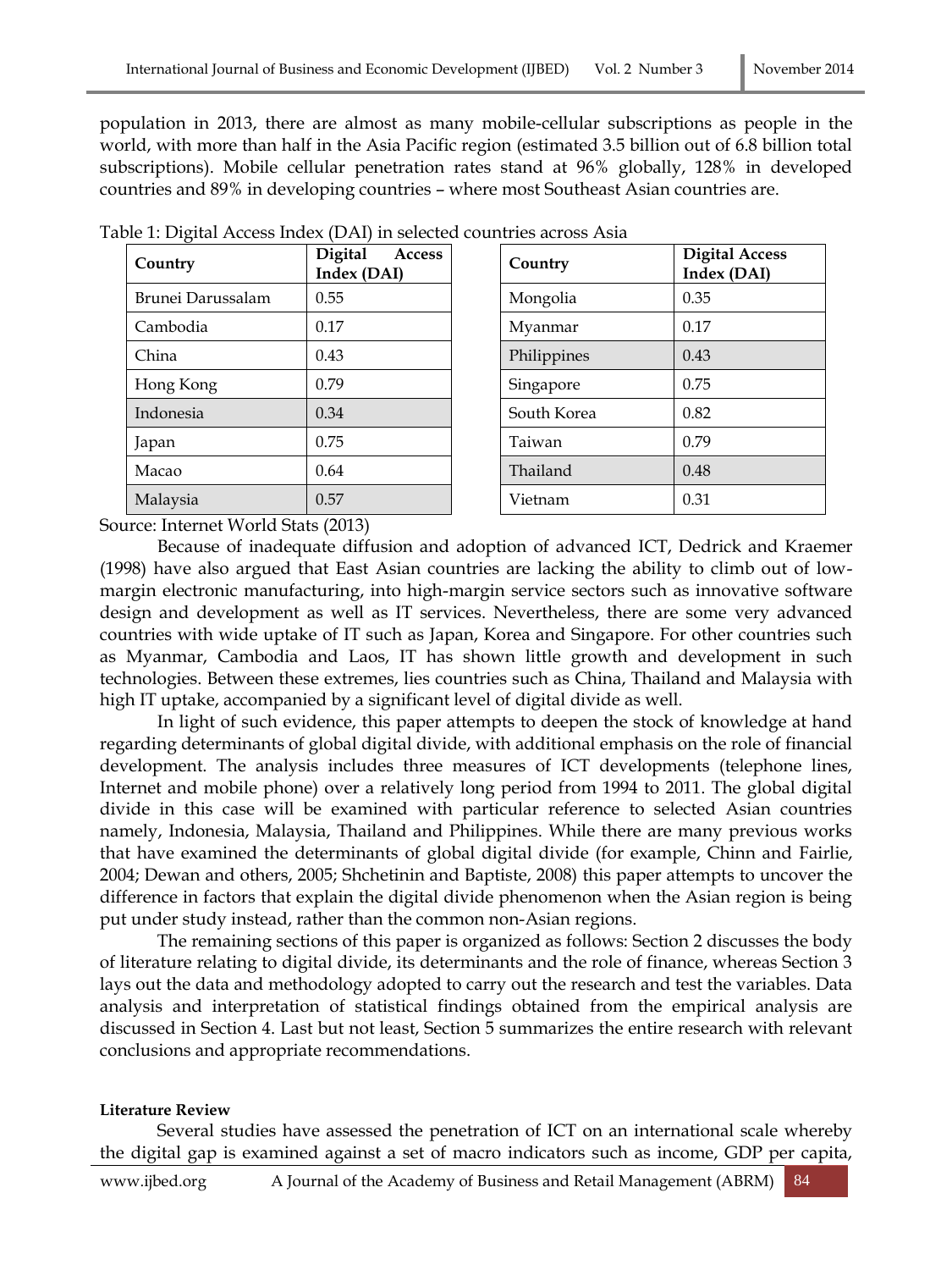human capital and industrial competitiveness. Srinuan (2011) in his empirical study of Thailand, has specifically grouped the determinants of digital divide into two; one on the demand side and another on the supply side. On the demand side, the factors considered are accessibility and affordability. Accessibility is determined by the ease at which individual can physically reach the ICT service, while affordability is concerned with how charges placed by provided affect the individual's ability and willingness to pay for the service. The components under the affordability factor are typically linked to the price of service as well as individual's income. On the other hand, the only factor considered under the supply side determinants is availability. Availability measures the extent to which the provider possesses necessary resources, such as technology infrastructure and service, to fulfill the needs of individual user.

Wong (2002) meanwhile, conducted a study on regional global digital divide targeting the Asian countries. He argued that although Asian countries acquire large share in the production of ICT goods globally, their level of ICT adoption are still far behind compared to non-Asian countries. The study confirmed the presence of wider disparity in the intensity of ICT adoption, than the disparities in GDP per capita among Asian countries. Wong (2002) further suggested the likelihood of the digital divide to become more severe in the future. Following in the efforts of such regional study is Hiroshi Ono (2005), who attempts to evaluate extent and causes of digital inequality in the three countries of East Asia – Japan, South Korea and Singapore. By using logistic regressions to estimate the determinants of ICT usage, it was found that the key determinants of digital inequality in all three countries are household income, education and gender, although there is substantial difference in their magnitudes. Despite the high overall diffusion rates of ICT in all three developed countries mentioned above, there is still a distinct divide in access and usage of ICT between various demographic groups.

In general, GDP per capita – being one of the key determinants in explaining global digital divide – has been verified to be positively related to ICT diffusion and adoption as observed in most past research efforts. Among research authors that confirms such assertion is Shchetinin and Baptiste (2008). Using the Generalized Method of Moments estimator to investigate the determinants of digital divide, their findings show that GDP per capita has positive impact on Internet diffusion in developed countries. Apart from that, in a study investigating socio-economic factors driving the digital divide based on a panel of 40 countries from 1985-2001, Dewan, Ganley and Kraemer (2005) also pointed out the positive relationship between IT penetration and GDP. Additionally, they highlight how the marginal impact of a rise in GDP is noticeably higher in countries at a high level of IT penetration. The significance of GDP in causing disparity of ICT access and use is also underlined by Srinuan, Rohman and Bohlin (2009). With particular focus on ASEAN countries, the findings show that higher GDP per capita yields a higher digitization index, which in turn tends to increase as the market becomes more competitive.

Recent empirical research in finance and growth has also established that financial development has a positive impact on economic growth. The link between finance and the real sector typically stresses on the role of financial market in mobilizing savings and financing both personal and corporate investment. Following this, technology and human skills as well as institutions with oversight roles must be sufficiently in tandem with the level of the financial system to provide the needed support to the real sector (Mordi, 2010).

In addition to the above conventional link, Saint-Paul (1992) also lays emphasis on another link, namely the impact of financial markets on technological choice. In his model, the interactions between financial markets and technological choice result in an outcome where multiple equilibria are possible. This is based on the view that financial markets allow riskier technologies while technological choice affects the viability of financial market. The perception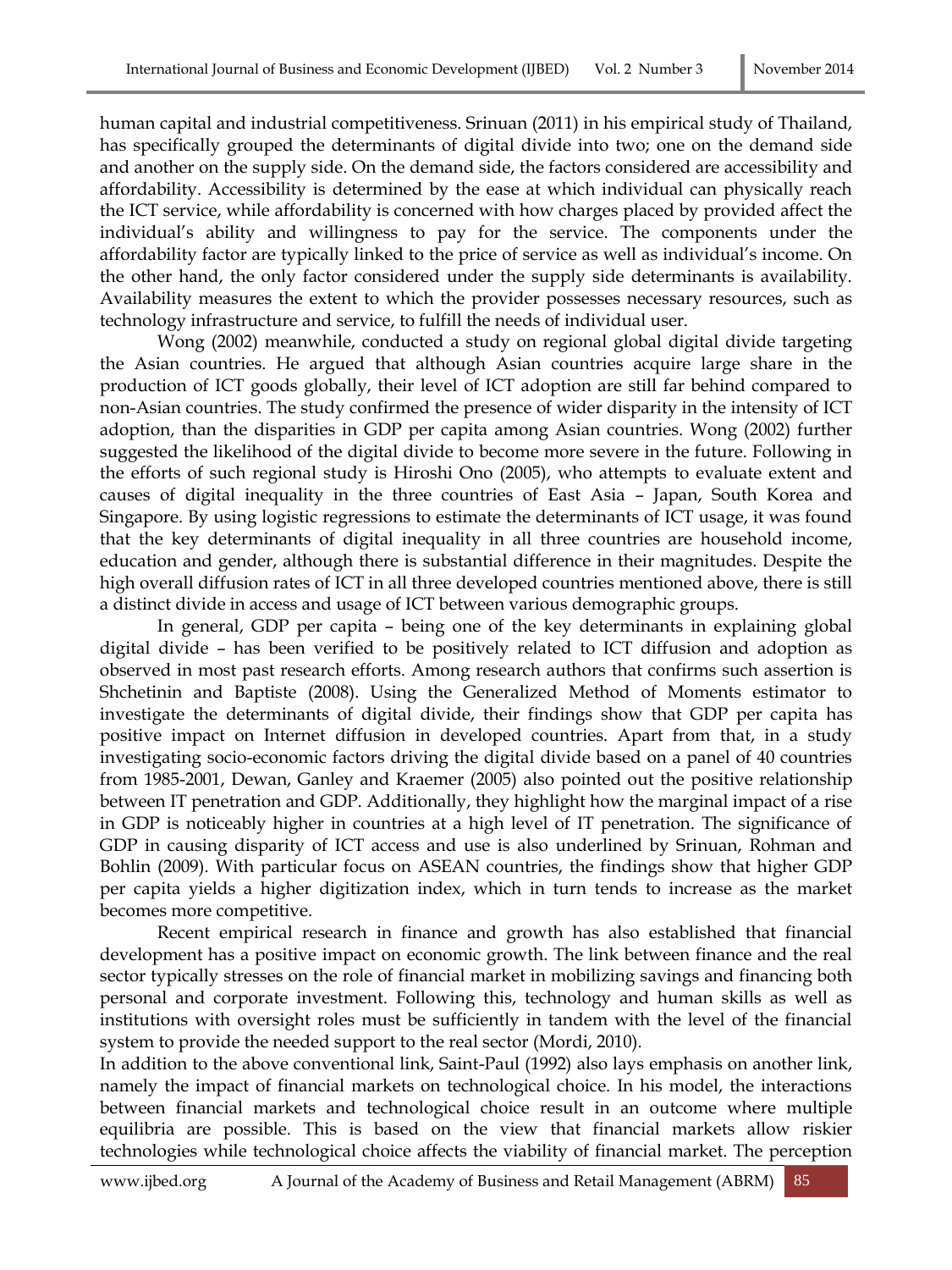is that, people will opt for less productive but flexible technologies. Producers in this case do not face much risk, thus resulting in very little incentive to develop financial markets. On the other hand, if financial markets are developed, the need to have it further developed will surface as technology becomes more specialized and risky. As affirmed by Cooper and John (1998), there exists a strategic complementarity between financial markets and technology, because both are instruments that can be used for diversification

In the context of global digital divide, Yartey (2006) conducted a study evaluating the role of financial development and financial structure in explaining cross-country ICT diffusion. The paper finds that financial structure does not have significant relationship with ICT development, contrary with financial development measured by credit and stock market development. This strengthens the importance of financial development as determinant of ICT development, which subsequently implies that countries with underdeveloped financial markets may sink even further in the information-poor and non-communicating side of the prevailing digital divide.

### **Data and methodology**

Empirical estimation of data in this paper uses static regression method. Estimation is made using longitudinal or panel data, based on a sample of 4 countries (Malaysia, Indonesia, Philippines and Thailand) against a 18-year period from 1994 to 2011. Selection of all variables was decided entirely based on data availability. The sole source for data collection of these variables is World Bank's World Development Indicator. Logarithmic transformation of data is then undertaken to better meet the assumptions that the variables are approximately linear and normal in distribution.

The dependent variable used in this paper is ICT development. It is measured in terms of 3 different ICT tools: telephone lines per 100 people, Internet users per 100 people and mobile cellular subscriptions per 100 people. To assess the diffusion and adoption of ICT, a set of factors or determinants are used as independent variables to test their effects on ICT development measured separately by the ICT tools mentioned above. The variables are categorized as economic (GDP per capita), infrastructural (electricity consumption), external (FDI and trade openness), demographic (population and urban population) and financial development factors (stock market development and credit market development). These categories of variables are chosen based on their importance in previous studies and data availability.

The impact of all explanatory variables in explaining the adoption of ICT in the country are estimated using the following static regression model.

# Model 1:

$$
\ln \text{ICT}_{it} = \alpha_i + \beta_{i1} \ln \text{FDI}_{it} + \beta_{i2} \ln \text{TO}_{it} + \beta_{i3} \ln \text{GDP}_{it} + \beta_{i4} \ln \text{SMD}_{it} + \beta_{i5} \ln \text{CMD}_{it} + \varepsilon_{it}
$$

# Model 2:

ln ICT<sub>it</sub> =  $\alpha_i$  +  $\beta_{i1}$  ln FDI<sub>it</sub> +  $\beta_{i2}$  ln TO<sub>it</sub> +  $\beta_{i3}$  ln GDP<sub>it</sub> +  $\beta_{i4}$  ln POP<sub>it</sub> +  $\beta_{i5}$  ln UPOP<sub>it</sub> +  $\beta_{i6}$  ln  $ETRIC_{it} + \varepsilon_{it}$ 

# Model 3:

ln  $\text{ICT}_{it} = \alpha_i + \beta_{i1}$ ln  $\text{FDI}_{it} + \beta_{i2}$ ln T<br/>O $_{it} + \beta_{i3}$ ln GDP $_{it} + \beta_{i4}$ ln POP $_{it} + \beta_{i5}$ ln UPOP<br/> $_{it} + \beta_{i6}$ ln  $SMD_{it} + \beta_{i7}$  ln  $CMD_{it} + \beta_{i8}$  ln ETRIC<sub>it</sub> +  $\varepsilon_{it}$ 

where ICT = a measure of ICT development (telephone lines per 100 people, Internet users per 100 people, mobile cellular subscriptions per 100 people) of the country i in year t FDI = control variable representing foreign direct investment as percentage of GDP of the country i in year t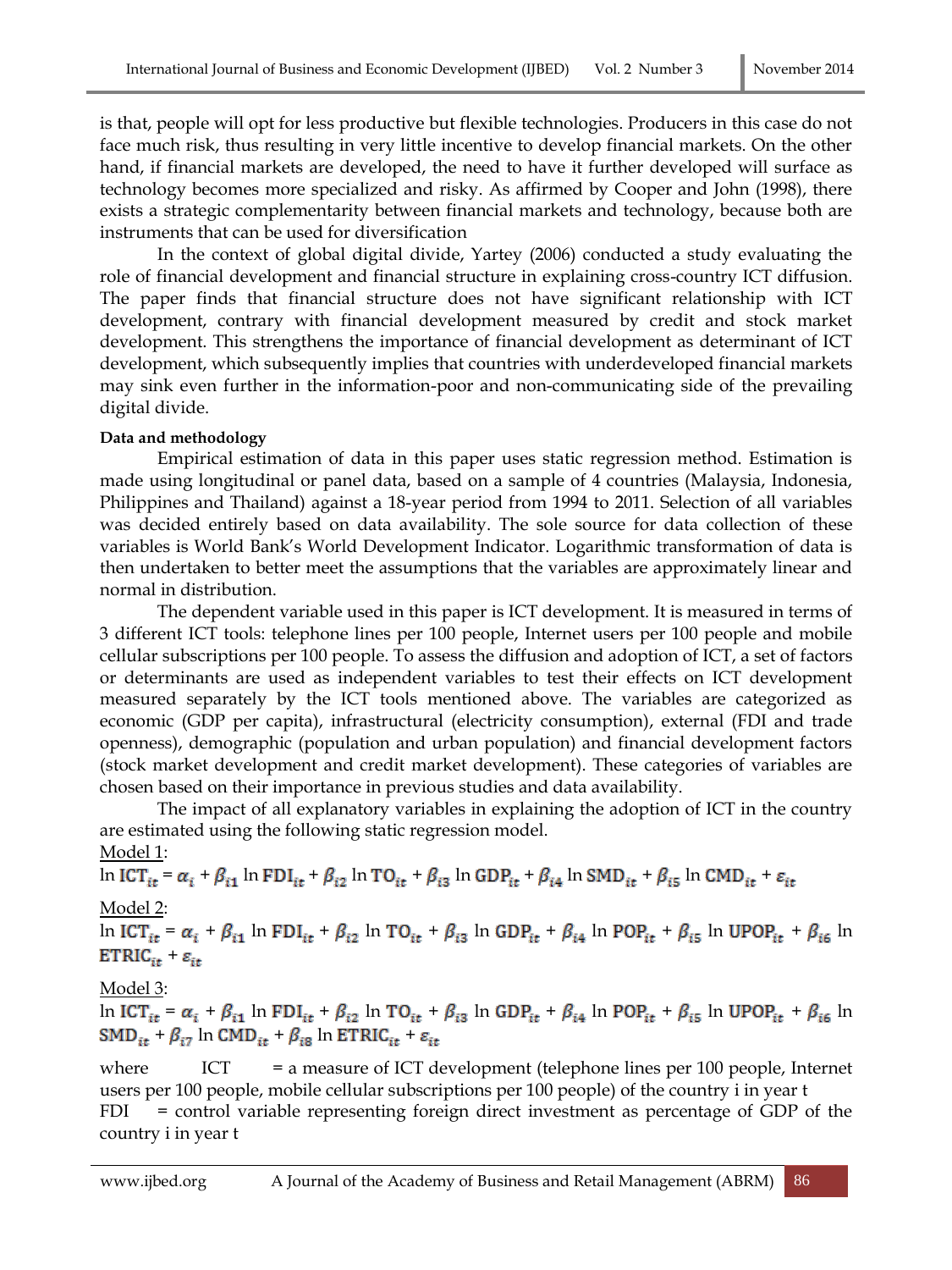TO = control variable representing trade openness as percentage of GDP of the country i in year t

 $GDP$  = control variable representing income or  $GDP$  per capita of the country i in year t

 $POP = control variable representing total population in the country of the country i in year t$ 

 $UPOP =$  control variable representing urban population of the country i in year t

SMD = control variable representing stock market development (measured as stock market capitalization) of the country i in year t

CMD = control variable representing credit market development (measured as domestic credit to private sector) of the country i in year t

ETRIC = control variable representing electricity consumption of the country i in year t

Estimations are done separately with three different models for each ICT tool – telephone mainlines, Internet and mobile phones. Model 1 estimates using only economic, financial and external factors as independent variables. This is constructed based on theoretical predictions that other variables (infrastructural and demographic factors) have ambiguous effects or little contribution in explaining the digital divide phenomenon. Model 2 estimates using all predetermined factors as independent variables with the exception of financial development variables, whereas Model 3 estimates with all categories of variables, including financial development. These two models are designed to examine the degree of influence or significance financial development has in explaining digital divide.

### **Findings**

Table 2: Summary Statistics of Measures of ICT Development

|                 |      |          | Std. Deviation |         |          |
|-----------------|------|----------|----------------|---------|----------|
| Variables       | Year | Mean     |                | Minimum | Maximum  |
| Telephone lines | 1994 | 5.4295   | 6.0239         | 1.2534  | 14.1731  |
|                 | 2011 | 11.2117  | 5.7649         | 3.7489  | 15.8437  |
| Internet        | 1994 | 0.0363   | 0.0454         | 0.0011  | 0.0996   |
|                 | 2011 | 31.4950  | 20.8706        | 12.2800 | 61.0000  |
| Mobile phones   | 1994 | 1.0925   | 1.2718         | 0.0397  | 2.8295   |
|                 | 2011 | 110.1143 | 12.4323        | 99.3018 | 127.0353 |

Note: All measures are per 100 population.

Table 2 above depicts summary statistics of measures of ICT development used in the estimation model. It is evident that the global diffusion and adoption of all three ICT tools have grown to a great extent. Diffusion rate of telephone lines, Internet and mobile phones each has more than doubled from the base year. Mobile phones particularly, recorded the greatest escalation from an average of 1.0925 per 100 in 1994 to 110.1143 per 100 in 2011. This is followed by second highest growth which is Internet, from an average of 0.0363 per 100 in 1994 to 31.4950 per 100 in 2011. Despite the slow rise, telephone lines still multiplied from an average of 5.4295 per 100 in 1994 to 11.2117 per 100 in 2011.

Table 3: Model Estimation 1

(Dependent variable: Telephone mainlines per 100 population)

|                      | Model 1 | Model 2      | Model 3      |
|----------------------|---------|--------------|--------------|
| <b>lnFDI</b>         |         |              |              |
| coefficient, $\beta$ | 0.0321  | 0.0959       | 0.0934       |
| t-value              | 0.59    | 1.99         | 1.94         |
|                      | (0.558) | $(0.051)$ ** | $(0.057)$ ** |
| $\rho$ -value        |         |              |              |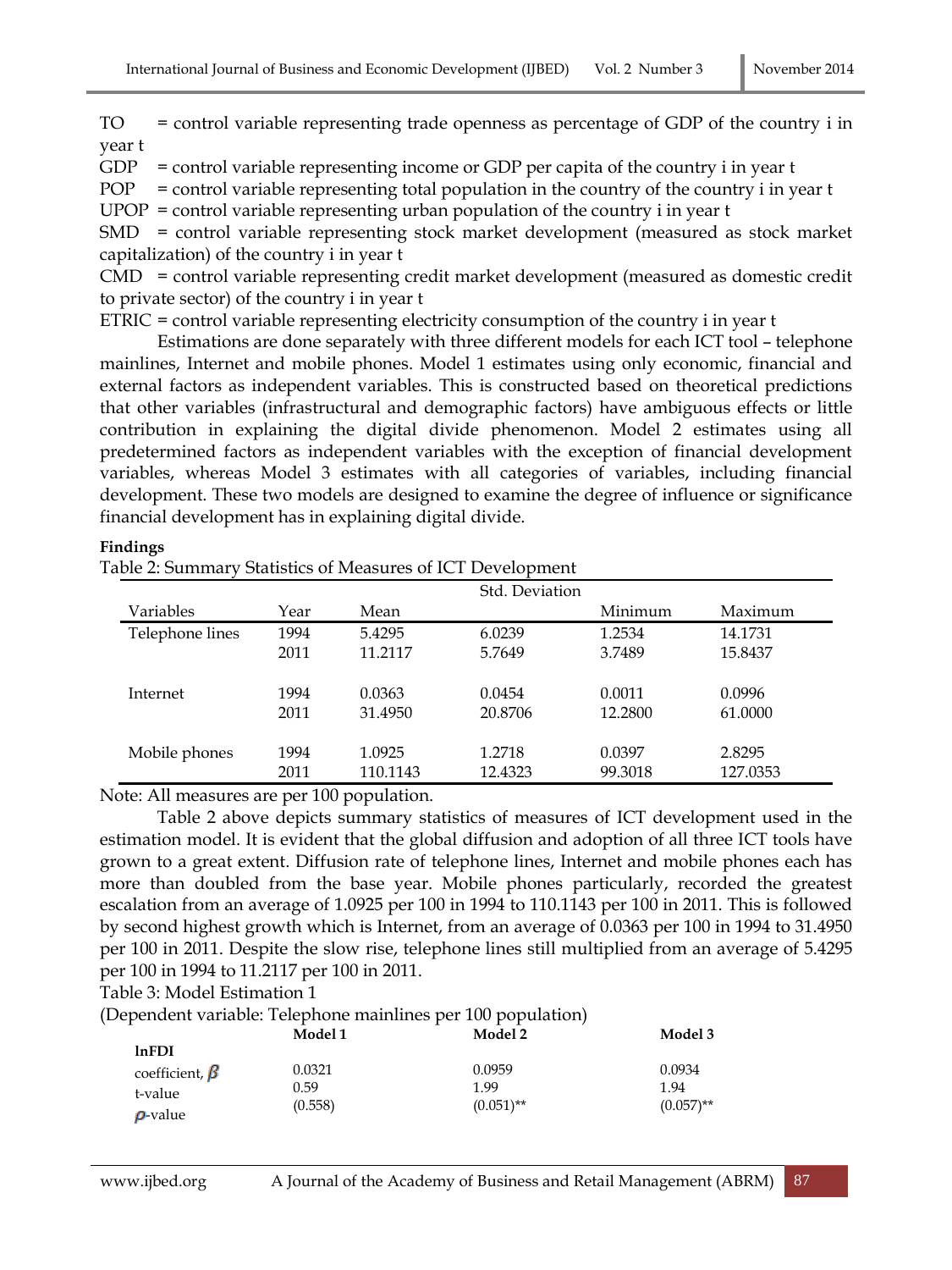| <b>lnTO</b><br>coefficient, $\beta$<br>t-value   | 0.3650<br>2.26<br>$(0.027)$ **         | $-0.3549$<br>$-1.09$<br>(0.281)      | $-0.6347$<br>$-1.79$<br>$(0.078)$ *  |
|--------------------------------------------------|----------------------------------------|--------------------------------------|--------------------------------------|
| $\rho$ -value<br><b>InGDP</b>                    |                                        |                                      |                                      |
| coefficient, $\beta$<br>t-value                  | 0.9049<br>8.97<br>$(0.0001)$ ***       | $-0.1639$<br>$-0.84$<br>(0.406)      | -0.4441<br>$-1.62$<br>(0.111)        |
| $\rho$ -value<br><b>InPOP</b>                    |                                        |                                      |                                      |
| coefficient, $\beta$<br>t-value                  |                                        | $-0.4917$<br>$-2.13$                 | $-0.4167$<br>$-1.67$                 |
| $\rho$ -value<br><b>lnUPOP</b>                   |                                        | $(0.037)$ **                         | $(0.099)*$                           |
| coefficient, $\beta$<br>t-value                  |                                        | 0.8933<br>4.59                       | 0.8944<br>4.34                       |
| $\rho$ -value                                    |                                        | $(0.0001)$ ***                       | $(0.0001)$ ***                       |
| <b>lnSMD</b>                                     |                                        |                                      |                                      |
| coefficient, $\beta$<br>t-value                  | $-0.2378$<br>$-1.96$<br>$(0.055)$ **   |                                      | 0.2173<br>1.43<br>(0.159)            |
| $\rho$ -value<br>dlnCMD                          |                                        |                                      |                                      |
| coefficient, $\beta$<br>t-value                  | $-0.4202$<br>$-1.37$                   |                                      | 0.0854<br>0.32                       |
| $\rho$ -value<br><b>InETRIC</b>                  | (0.176)                                |                                      | (0.751)                              |
| coefficient, $\beta$<br>t-value                  |                                        | 1.3054<br>5.51                       | 1.5560<br>5.14                       |
| $\rho$ -value<br>Constant                        |                                        | $(0.0001)$ ***                       | $(0.0001)$ ***                       |
| coefficient, $\beta$<br>t-value<br>$\rho$ -value | $-2.4945$<br>$-9.13$<br>$(0.0001)$ *** | $-4.6913$<br>$-2.92$<br>$(0.005)$ ** | $-4.9182$<br>$-2.68$<br>$(0.009)$ ** |
| <b>BP LM</b> test                                |                                        |                                      |                                      |
| Chi(2), $\chi^2$ -stats                          | 3.06<br>$(0.0804)^*$                   | 1.56<br>(0.2112)                     | 1.84<br>(0.1755)                     |
| $\rho$ -value                                    |                                        |                                      |                                      |
| <b>Hausman Test</b><br>Chi(2), $\chi^2$ -stats   | $-61.50$                               | 11.62                                | 10.21                                |
| $R^2$ (between)<br>F-stats                       | 0.7769<br>43.18<br>$(0.0001)$ ***      | 0.8559<br>64.35<br>$(0.0001)$ ***    | 0.8557<br>43.74<br>$(0.0001)$ ***    |

 $\rho$ -value

Note: \*\*\*, \*\* and \* are significance at 1%, 5% and 10% respectively.

Table 3 shows the statistical results from estimating the model using telephone mainlines as the dependent variable. The results of the Breusch-Pagan LM test for all three models reveal that data cannot be pooled  $(\rho$ -values are all insignificant), thus they have to be regressed using the OLS method.

In Model 1, results reveal that trade openness, GDP per capita and stock market development are all significant at 5% significance level. Among these three variables however, only trade openness and GDP per capita are positively associated with ICT development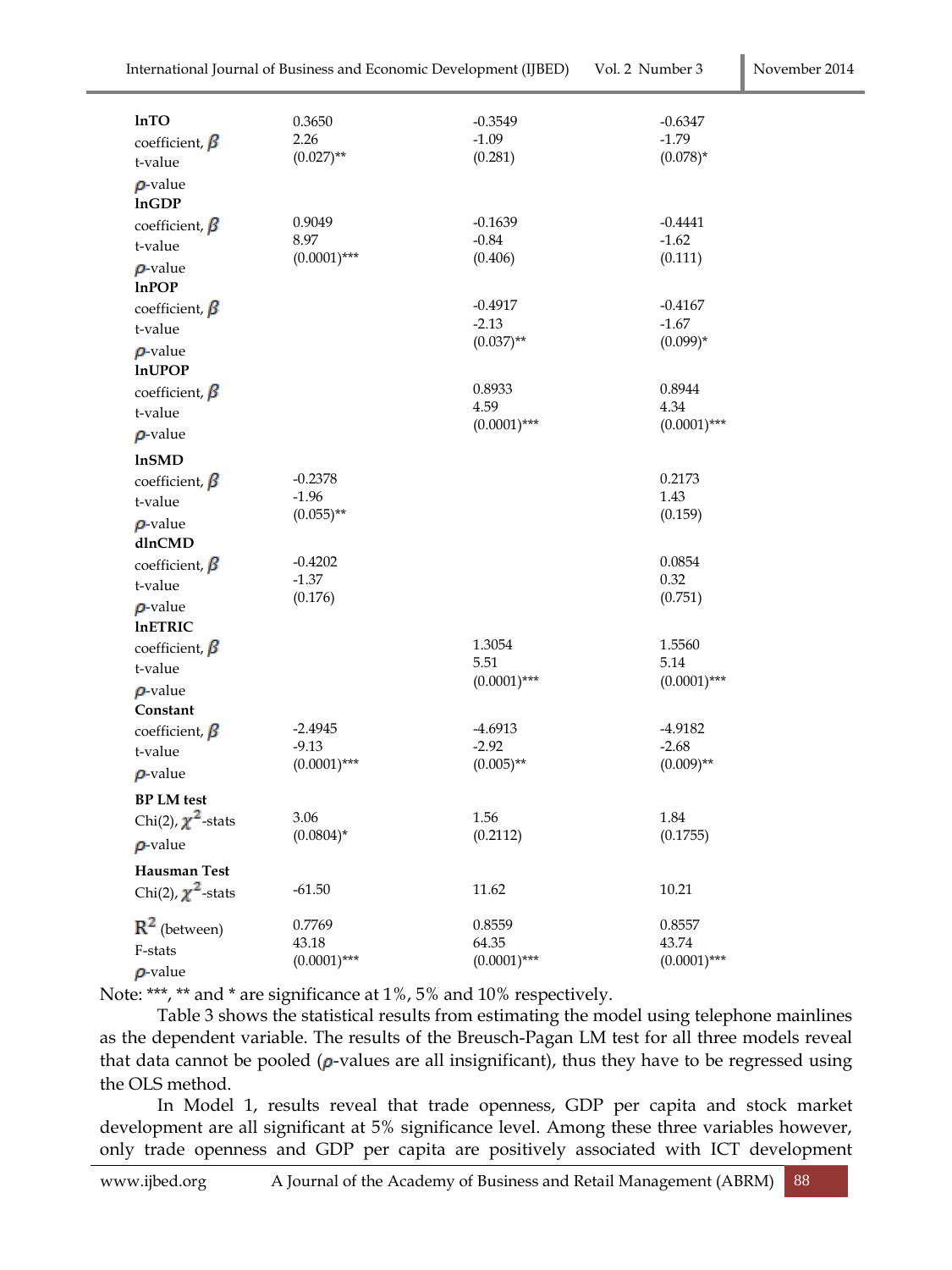measured by telephone mainlines per 100 population. Although FDI has positive relationship, it is statistically not significant. Also appearing as insignificant is the negatively associated credit market development variable.  $\mathbb{R}^2$  of Model 1 shows that 77.69% of the total variation in telephone mainlines can be explained by the total variation in log of FDI, log of trade openness, log of GDP per capita, log of stock market development and first differenced log of credit market development. The result of F-test also shows that overall, the model is highly significant.

In Model 2, GDP per capita does not appear significant as in Model 1 and has a wrong negative as well. FDI, total population and urban population are all statistically significant, while electricity consumption shows to be highly significant. Among these four significant variables, only FDI, urban population and electricity consumption are positively associated with ICT development. Unlike in Model 1, trade openness has negative and insignificant relationship with telephone mainlines. Value of  $\mathbb{R}^2$  in this model is better than that of Model 1, as 85.59% of the total variation in telephone mainlines can be explained by the total variation in log of FDI, log of trade openness, log of GDP per capita, log of total population, log of urban population and log of electricity consumption. Overall, F-test indicates that the model is also highly significant at 1% confidence level.

In Model 3, reveals that although financial development is being accounted for, the statistical findings are rather similar to that of Model 2. With an additional significant variable which is trade openness, FDI, total population, urban population and electricity consumption all appear significant. Among these five significant variables, only FDI, urban population and electricity consumption have positive relationship with ICT development. GDP per capita in this model, again is statistically not significant and negatively associated as in Model 2. As for financial development variables, both stock market development and credit market development enter with insignificant positive coefficients. This model has a value of  $R^2$  that is as high as that of Model 2, which is 85.57%. This means that 85.57% of the total variation in telephone mainlines can be explained by the total variation in all variables specified. Table 4: Model Estimation 2

(Dependent variable: Internet usage per 100 population)

|                                                                         | Model 1                           | Model 2                                | Model 3                              |
|-------------------------------------------------------------------------|-----------------------------------|----------------------------------------|--------------------------------------|
| lnFDI<br>coefficient, $\beta$<br>t-value<br>$\rho$ value                | $-0.2354$<br>$-1.37$<br>(0.177)   | 0.1649<br>1.49<br>(0.142)              | 0.1162<br>1.13<br>(0.264)            |
| <b>lnTO</b><br>coefficient, $\beta$<br>t-value<br>$\rho$ value<br>lnGDP | 5.5329<br>5.70<br>$(0.0001)$ ***  | 0.8325<br>0.99<br>(0.325)              | 1.1231<br>1.42<br>(0.160)            |
| coefficient, $\beta$<br>t-value<br>$\rho$ value                         | 4.8594<br>11.21<br>$(0.0001)$ *** | $-2.1794$<br>$-4.66$<br>$(0.0001)$ *** | $-1.3107$<br>$-2.15$<br>$(0.036)$ ** |
| lnPOP<br>coefficient, $\beta$<br>t-value<br>$\rho$ -value               |                                   | 16.8130<br>5.78<br>$(0.0001)$ ***      | 15.3612<br>4.91<br>$(0.0001)$ ***    |

www.ijbed.org A Journal of the Academy of Business and Retail Management (ABRM) 89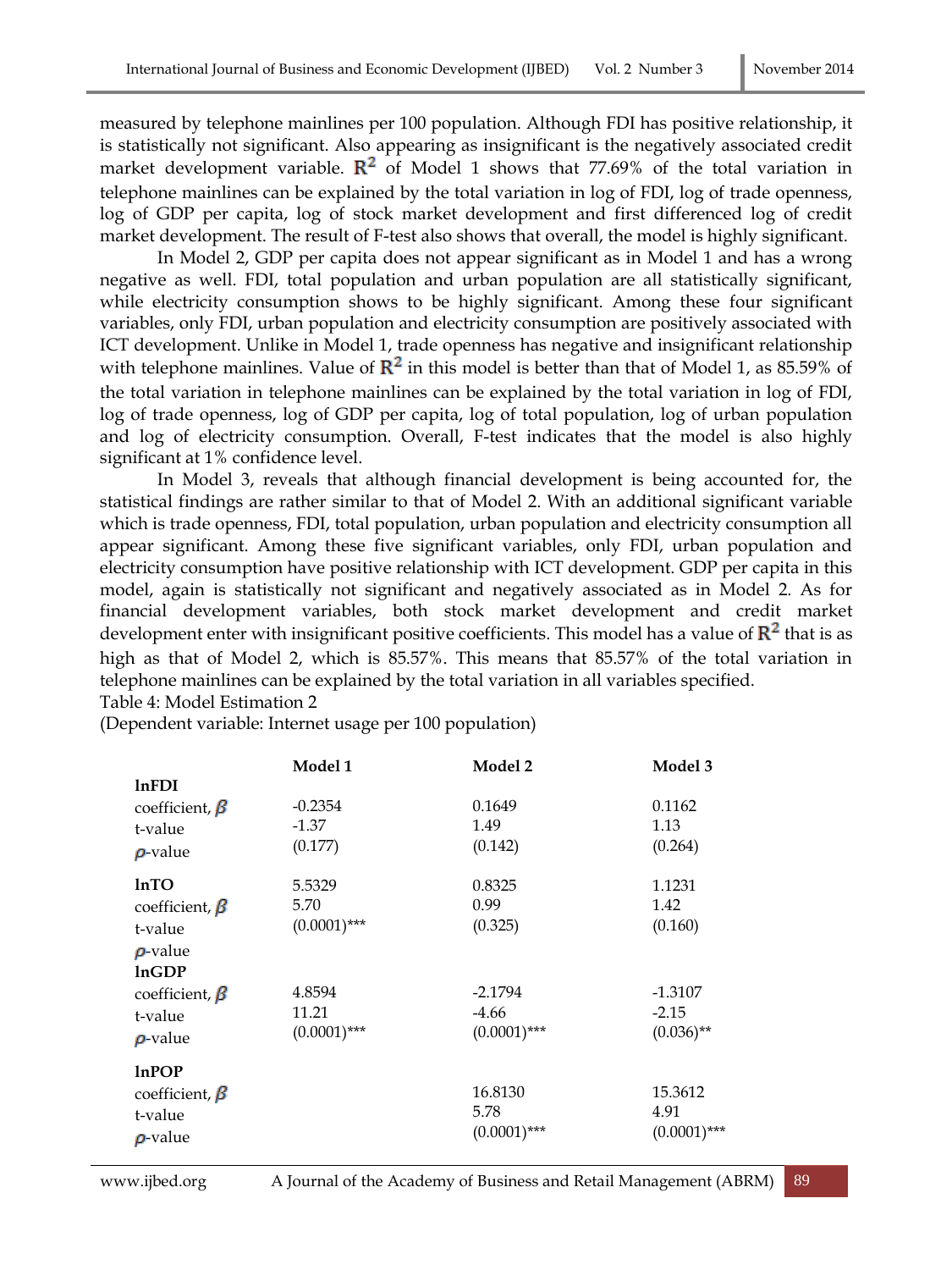| <b>InUPOP</b>           |                |                |                |
|-------------------------|----------------|----------------|----------------|
| coefficient, $\beta$    |                | $-3.9270$      | $-3.4594$      |
| t-value                 |                | $-1.57$        | $-1.41$        |
| $\rho$ -value           |                | (0.121)        | (0.163)        |
| <b>lnSMD</b>            |                |                |                |
| coefficient, $\beta$    | $-2.6716$      |                | $-0.2840$      |
| t-value                 | $-5.86$        |                | $-0.83$        |
| $\rho$ -value           | $(0.0001)$ *** |                | (0.411)        |
| dlnCMD                  |                |                |                |
| coefficient, $\beta$    | $-3.0938$      |                | $-0.6308$      |
| t-value                 | $-3.31$        |                | $-1.08$        |
| $\rho$ -value           | $(0.002)$ **   |                | (0.283)        |
| <b>InETRIC</b>          |                |                |                |
| coefficient, $\beta$    |                | 8.2437         | 6.7067         |
| t-value                 |                | 5.38           | 4.53           |
| $\rho$ value            |                | $(0.0001)$ *** | $(0.0001)$ *** |
| Constant                |                |                |                |
| coefficient, $\beta$    | $-22.1234$     | $-121.3927$    | $-111.8205$    |
| t-value                 | $-7.93$        | $-7.76$        | $-6.33$        |
| $\rho$ value            | $(0.0001)$ *** | $(0.0001)$ *** | $(0.0001)$ *** |
| <b>BP LM</b> test       |                |                |                |
| Chi(2), $\chi^2$ -stats | 5.93           | 75.59          | 38.82          |
| $\rho$ -value           | $(0.0149)$ **  | $(0.0001)$ *** | $(0.0001)$ *** |
| <b>Hausman Test</b>     | 447.22         | $-2.32$        | $-46.34$       |
| Chi(2), $\chi^2$ -stats |                |                |                |
| $R^2$ (between)         | 0.9270         | 0.5915         | 0.6347         |
| F-stats                 | 27.19          | 119.80         | 69.85          |
|                         | $(0.0001)$ *** | $(0.0001)$ *** | $(0.0001)$ *** |
| $\rho$ value            |                |                |                |

Note: \*\*\*, \*\* and \* are significance at 1%, 5% and 10% respectively.

The next analysis is based on statistical results for Internet usage as tabulated above. Table 4 displays findings from estimating the model using Internet usage as the dependent variable. Unlike in earlier findings where telephone mainlines act as the dependent variable, the Breusch-Pagan LM test in this case results in high significance of  $\rho$ -values, thus suggesting that data can be pooled. Looking at the values of  $\chi^2$  generated by the Hausman test, all three models are to adopt the fixed effects model; although theoretically, the random effects model is more appropriate considering that the level of Internet usage across entities may change from one time period to another due to other external factors.

In Model 1, results suggest that all variables except FDI, appear highly significant. Trade openness and GDP per capita have positive relationship, while both financial development variables are negatively associated with ICT development measured by Internet usage. FDI has an unexpected negative sign and is statistically insignificant. The high  $R^2$  value signifies that 92.70% of the total variation in Internet usage can be explained by the total variation in log of FDI, log of trade openness, log of GDP per capita, log of stock market development and first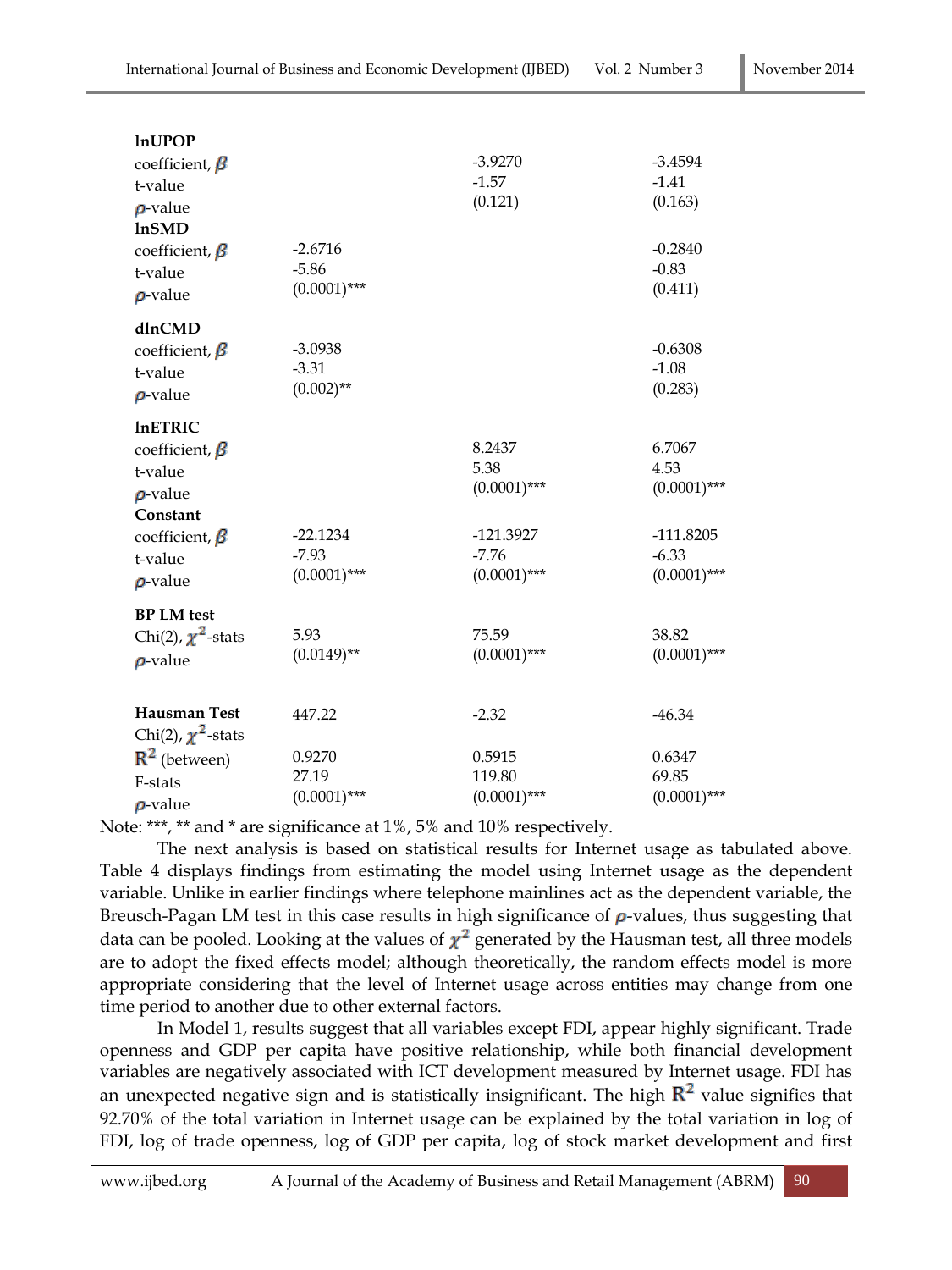differenced log of credit market development. Result of F-test suggests that the model is highly significant overall.

In Model 2, appearing highly significant are GDP, total population and electricity consumption. Among these three variables, only GDP enters with an unexpected negative coefficient whereas the other two are positively associated with Internet usage. FDI, trade openness and urban population are all statistically insignificant, with urban population being the only variable that has negative relationship. The  $\mathbb{R}^2$  value in this model is much lower than that of Model 2, as only 59.15% of the total variation in Internet usage can be explained by the total variation in log of FDI, log of trade openness, log of GDP per capita, log of total population, log of urban population and log of electricity consumption. The model however, is also highly significant overall at 1% significance level based on the F-test result.

In Model 3, results show that, after controlling for financial development variables, the three variables that appeared highly significant in Model 2 also appear as significant in this model which are GDP per capita, total population and electricity consumption. Total population and electricity consumption have positive relationship while GDP per capita is negatively associated with ICT development measured by Internet usage. On the other hand, FDI, trade openness, urban population and both financial development variables are found to be statistically insignificant. Out of these five variables, only urban population, stock market development and credit market development have negative relationship with Internet usage. The value of  $\mathbb{R}^2$  in this model is slightly better than Model 2 but, still lower than that of Model 1. It implies that 63.47% of the total variation in Internet usage can be explained by all specified variables. Overall, the model is as highly significant as other models at 1% significance level based on the result of F-test.

Table 5: Model Estimation 3

(Dependent variable: Mobile phones per 100 population)

|                      | . .<br>Model 1 | Model 2   | Model 3   |
|----------------------|----------------|-----------|-----------|
| <b>lnFDI</b>         |                |           |           |
| coefficient, $\beta$ | 0.0102         | 0.0010    | 0.0030    |
| t-value              | 0.30           | 0.03      | 0.08      |
| $\rho$ -value        | (0.766)        | (0.980)   | (0.936)   |
| <b>InTO</b>          |                |           |           |
| coefficient, $\beta$ | $-0.0959$      | 0.0073    | $-0.1613$ |
| t-value              | $-0.95$        | $-0.03$   | $-0.59$   |
| $\rho$ value         | (0.344)        | (0.977)   | (0.556)   |
| <b>InGDP</b>         |                |           |           |
| coefficient, $\beta$ | $-0.2658$      | 0.0436    | $-0.2878$ |
| t-value              | $-4.23$        | $-0.29$   | $-1.36$   |
| $\rho$ -value        | $(0.0001)$ *** | (0.776)   | (0.179)   |
| <b>lnPOP</b>         |                |           |           |
| coefficient, $\beta$ |                | $-0.0054$ | 0.0762    |
| t-value              |                | $-0.03$   | 0.40      |
| $\rho$ -value        |                | (0.977)   | (0.692)   |
| <b>InUPOP</b>        |                |           |           |
| coefficient, $\beta$ |                | $-0.1382$ | $-0.1026$ |
| t-value              |                | $-0.90$   | $-0.65$   |
|                      |                | (0.373)   | (0.520)   |
| $\rho$ value         |                |           |           |

www.ijbed.org A Journal of the Academy of Business and Retail Management (ABRM) 91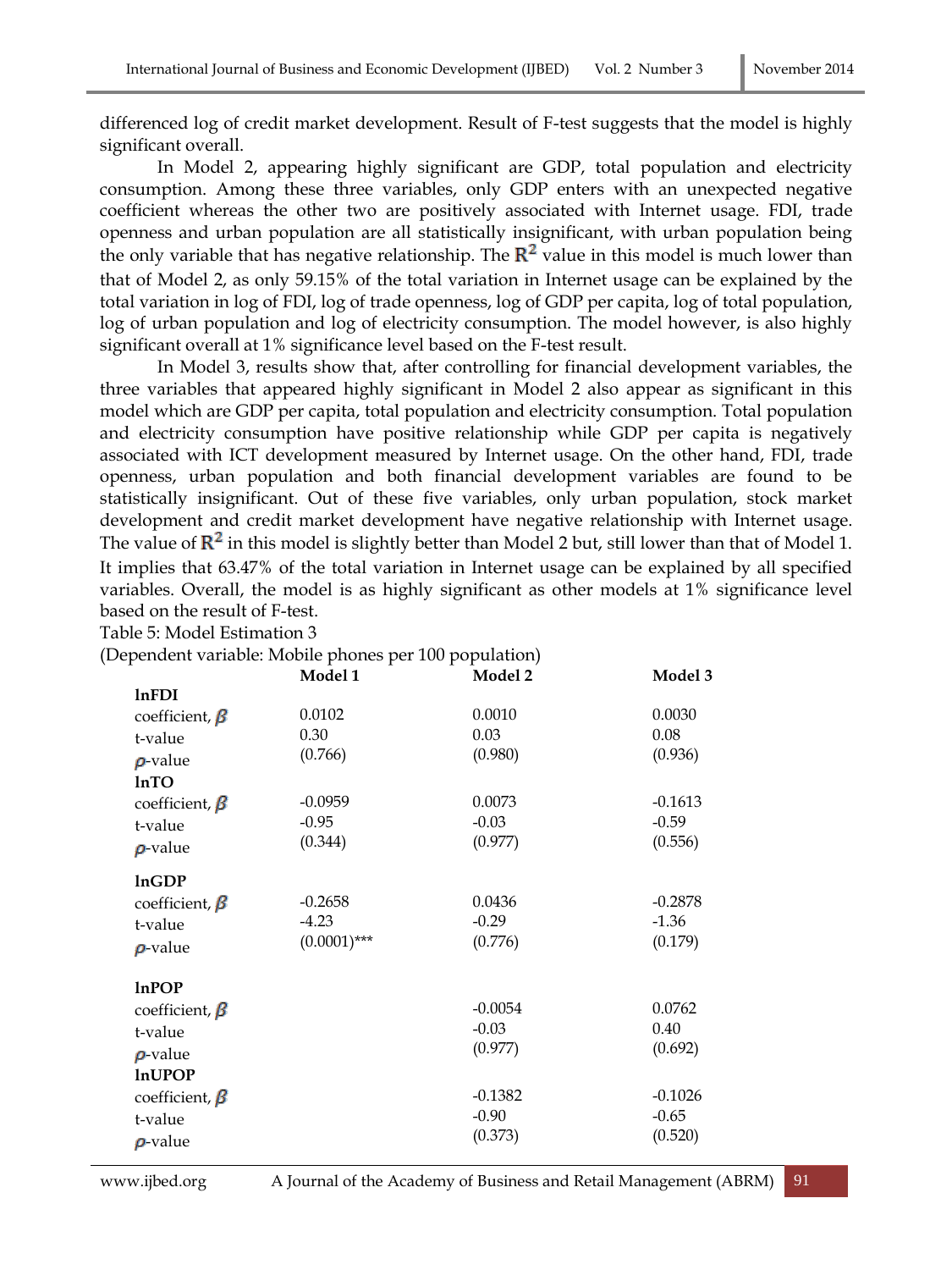| <b>lnSMD</b><br>coefficient, $\beta$<br>t-value<br>$\rho$ value                                | 0.1597<br>2.11<br>$(0.039)$ **   |                                                              | 0.1864<br>1.59<br>$(0.117)^*$                          |
|------------------------------------------------------------------------------------------------|----------------------------------|--------------------------------------------------------------|--------------------------------------------------------|
| dlnCMD<br>coefficient, $\beta$<br>t-value<br>$\rho$ value<br><b>InETRIC</b>                    | 0.1463<br>0.76<br>(0.447)        |                                                              | 0.1301<br>0.63<br>(0.531)                              |
| coefficient, $\beta$<br>t-value<br>$\rho$ value<br>Constant<br>coefficient, $\beta$<br>t-value | 0.9433<br>5.54<br>$(0.0001)$ *** | $-0.2107$<br>$-1.13$<br>(0.261)<br>2.0178<br>1.52<br>(0.133) | 0.0261<br>0.11<br>(0.911)<br>1.1990<br>0.85<br>(0.399) |
| $\rho$ -value<br><b>BP LM Test</b><br>Chi(2), $\chi^2$ -stats<br>$\rho$ -value                 | 0.72<br>(0.3974)                 | 2.35<br>(0.1255)                                             | 1.23<br>(0.2670)                                       |
| <b>Hausman Test</b><br>Chi(2), $\chi^2$ -stats                                                 | $-1.83$                          | 32.45                                                        | 24.90                                                  |
| $R^2$ (between)<br>F-stats<br>$\rho$ value                                                     | 0.3009<br>5.34<br>$(0.0004)$ *** | 0.2776<br>3.91<br>$(0.0023)$ **                              | 0.3101<br>3.32<br>$(0.034)$ **                         |

Note: \*\*\*, \*\* and \* are significance at 1%, 5% and 10% respectively.

Following estimation results for Internet usage is the regression results estimated using mobile phones subscriptions per 100 population as the dependent variable. In Table 5 above, the results of Breusch-Pagan LM test for all three models are similar to that of model specifications using telephone mainlines as the dependent variables – in the sense that, data cannot be pooled due to the insignificant  $\rho$ -values. Therefore, OLS regression is performed instead.

In Model 1, results display that only two out of five specified variables - which are GDP per capita and stock market development are significant at 5% significance level. Only stock market development variable is positively linked to ICT development measured by mobile phones subscriptions, whereas GDP per capita has a wrong negative relationship. FDI, trade openness and credit market development in this model meanwhile are statistically insignificant, with trade openness being the only variable with negative coefficient. The small  $R^2$  value of 0.3009 shows that only 30.09% of the total variation of mobile phones subscriptions can be explained by the total variation in log of FDI, log of trade openness, log of GDP per capita, log of stock market development and first differenced log of credit market development. Results of Ftest reveals that this model is overall highly significant at 1% significance level.

In Model 2, all variables surprisingly appear statistically insignificant. Half of the six specified variables are positively associated with mobile phones subscriptions and they are FDI, trade openness and GDP per capita. On the other hand, entering with negative coefficients are total population, urban population and electricity consumption. This model has a lower  $\mathbb{R}^2$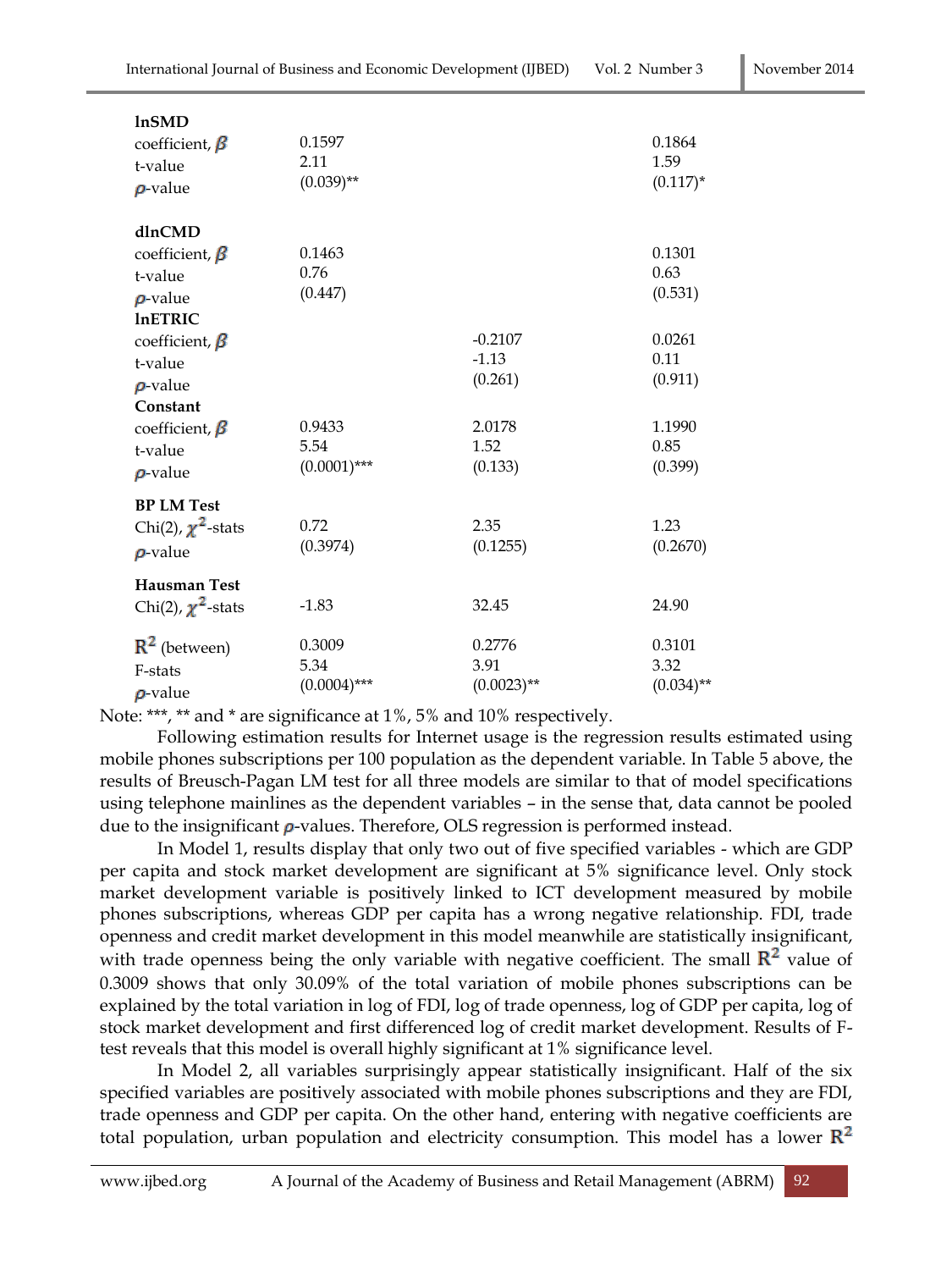value than that of Model 1, where only 27.76% of the total variation in mobile phones subscriptions can be explained by log of FDI, log of trade openness, log of GDP per capita, log of total population, log of urban population and log of electricity consumption. Overall, F-test result of this model signifies that it is significant at 5% significance level.

Model 3 reveals that just like in Model 2, all variables are statistically insignificant. Trade openness, GDP per capita and urban population have wrong negative coefficients, whereas the rest of the variables enter with insignificant positive coefficients. Value of  $\mathbb{R}^2$  in this model is slightly better than that of Model 1, but is still weak. It indicates that only 31.01% of the total variation in mobile phones subscriptions can be explained by all the specified variables. Just as in Model 2, this model is also overall significant at 5% significance level based on the result of Ftest.

### **Conclusion and recommendation**

This paper has examined with econometrical tools the role of economic, infrastructural, external and demographic, alongside financial development variables in explaining adoption of ICT in four Southeast Asian countries - Indonesia, Malaysia, Philippines and Thailand. In hope to shed light on how distinct the digital divide phenomenon is across the globe, the Asian region is particularly selected first before it is narrowed to the aforementioned countries. It can be observed that provision of service and usage of ICT tools (telephone lines, Internet and mobile phones) are dispersed unevenly across countries and are collectively lesser compared to non-Asian regions.

Based on the empirical analysis conducted in this paper, there are several general pattern and major findings. GDP per capita is found to have significant relationship with ICT development in most specification models. Consistent with the body of evidence in previous studies of Shchetinin and Baptiste (2008) as well as Srinuan, Rohman and Bohlin (2009), significance of GDP supports the economic demand theory in the sense that higher earnings help to ease the entry and saturation process of technology among the population. On the other hand, FDI and trade openness have shown heterogeneous statistical results. Both variables emerged insignificant in most specification models, and this is far deviating from findings of past researchers of the same sphere of study (Gholami et. al., 2006; Shirazi et. al., 2010; Hassan, 2003). Although it is surprising to find that there is no support for the influence of FDI and trade openness on ICT development, this may just mean that diffusion and adoption of ICT is not hindered by trade restrictions established by the countries.

Another important outcome of the statistical analysis in this paper is the slight significance of financial development variables. The two measures of financial development variables - stock market development and credit market development – mostly appear significant when the demographic and infrastructural factors are not under consideration. It can also be observed that stock market development seem to have greater degree of influence in ICT development as compared to credit market development. This is somewhat consistent with the study conducted by Yartey (2006) which revealed that financial development matters more than financial structure in influencing development of ICT. As precisely theorized by Yartey (2006), total population and urban populations have also been found insignificant in most specification models in this study. This evidence confirms that demographic factors measured in terms of the two variables mentioned above have vague impacts on development of ICT. In addition to the insignificance of the demographic factors, empirical results have also hinted at the importance of ICT infrastructure. Measured as electricity consumption, this variable appeared highly significant in all model specifications. This is consistent with the study conducted by Quibria et.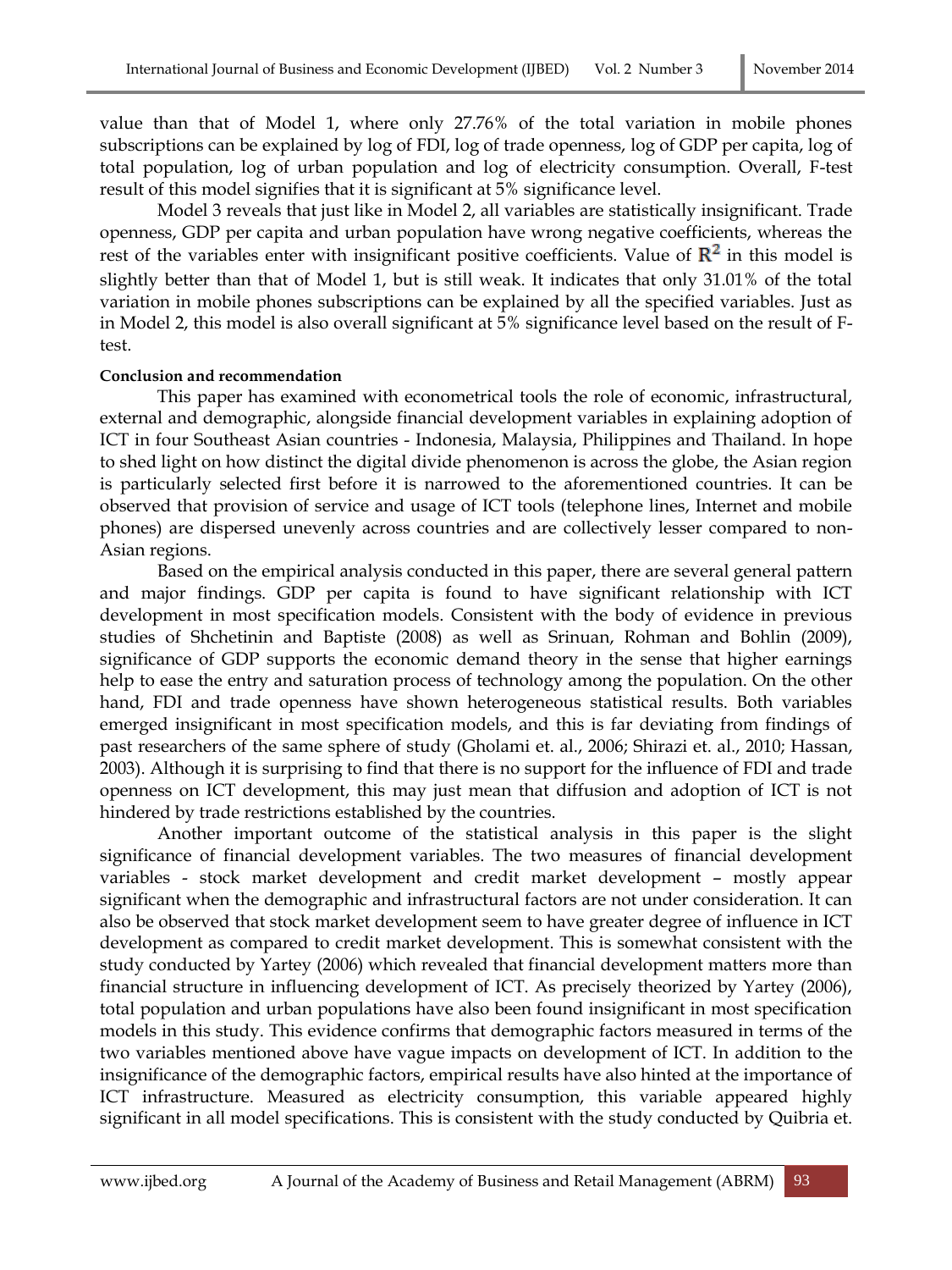al. (2003) who found that infrastructure is one of the crucial factors in influencing the levels of information technologies.

The conclusion of this paper highlights the role of economic and financial development variables in explaining this global digital divide phenomenon. The findings provide a strong drive and motivation for these Asian countries to improve their economic and financial conditions. Thus, planning and implementing sound ICT strategies and policies is necessary in order to harness its full potential. Barriers such as lack of financial incentive and ICT infrastructure particularly in non-urban areas, should also be tackled effectively in efforts to close the digital gap at a micro level. Future public policies should therefore, be designed with such focus in mind to successfully build a digitally inclusive society within the Asian region and bridge the global digital divide.

### **References**

- Asia-Pacific Economic Corporation. (2002). The New APEC Economy: Innovations, Digital Divide and Policy, 2002. Report, Economic Committee (EC).
- Billon, M., Lera-Lopez, F., & Marco, R. (2010). Differences in Digitalization Levels: A Multivariate Analysis Studying the Global Digital Divide. Review of World Economics.
- Chinn, M. D., & Fairlie, R. W. (2004). The Determinants of the Global Digital Divide: A Cross-Country Analysis of Computer and Internet Penetration.
- Chinn, M. D., & Fairlie, R. W. (2007). The determinants of the global digital divide: a crosscountry analysis of computer and internet penetration. Oxford Economic Papers-new Series.
- Cooper, R., & John, A. (1988). Coordinating Coordination Failures in Keynesian Models. Quarterly Journal of Economics CIII, 3, 441-463.
- Dasgupta, S., Lall, S., & Wheeler, D. (2005). Policy Reform, Economic Growth and the Digital Divide. Oxford Development Studies, 33(2), 229-243.
- Dedrick, J., & Kraemer, K. L. (1998). Asia's computer challenge: Threat or Opportunity for the United States and The World. New York: Oxford University Press.
- Guillen, M. F., & Suarez, S. L. (2005). Explaining the Global Digital Divide: Economic, Political and Sociological Drivers of Cross-National Internet Use. Social Forces, 84(2), 681-708.
- Hargittai, E. (1999). Weaving the Western Web: Explaining Differences in Internet Connectivity Among OECD Countries. Telecommunications Policy.
- Hassan, M. K. (2003). FDI, Information Technology and Economic Growth in the MENA Region.
- ITU (2003). World Telecommunication/ICT Development Report. International Telecommunication Union. Geneva.
- Kiiski, S., & Pohjola, M. (2002). Cross-country diffusion of the Internet. Information Economics and Policy, 14(2), 297-310.
- Kraemer, K. L., Ganley, D., & Dewan, S. (2005). Across the Digital Divide: A Cross-Country Multi-Technology Analysis of the Determinants of IT Penetration.
- Mordi, C. N. (2010). The Link Between the Financial (Banking) Sector and The Real Economy. Economic and Financial Review, 48/4.
- Organisation for Economic Co-operation and Development (OECD). 2001. Understanding the Digital Divide. Paris: OECD.
- Ono, H. (2005). Digital Inequality in East Asia: Evidence from Japan, South Korea and Singapore. Asian Economic Papers.
- Quibria, M. G., Ahmed, S. N., Tschang, T., & Reyes-Macasaquit, M. (2003). Digital Divide: Determinants and Policies with Special Reference to Asia. Journal of Asian Economics, 13(6), 811-825.